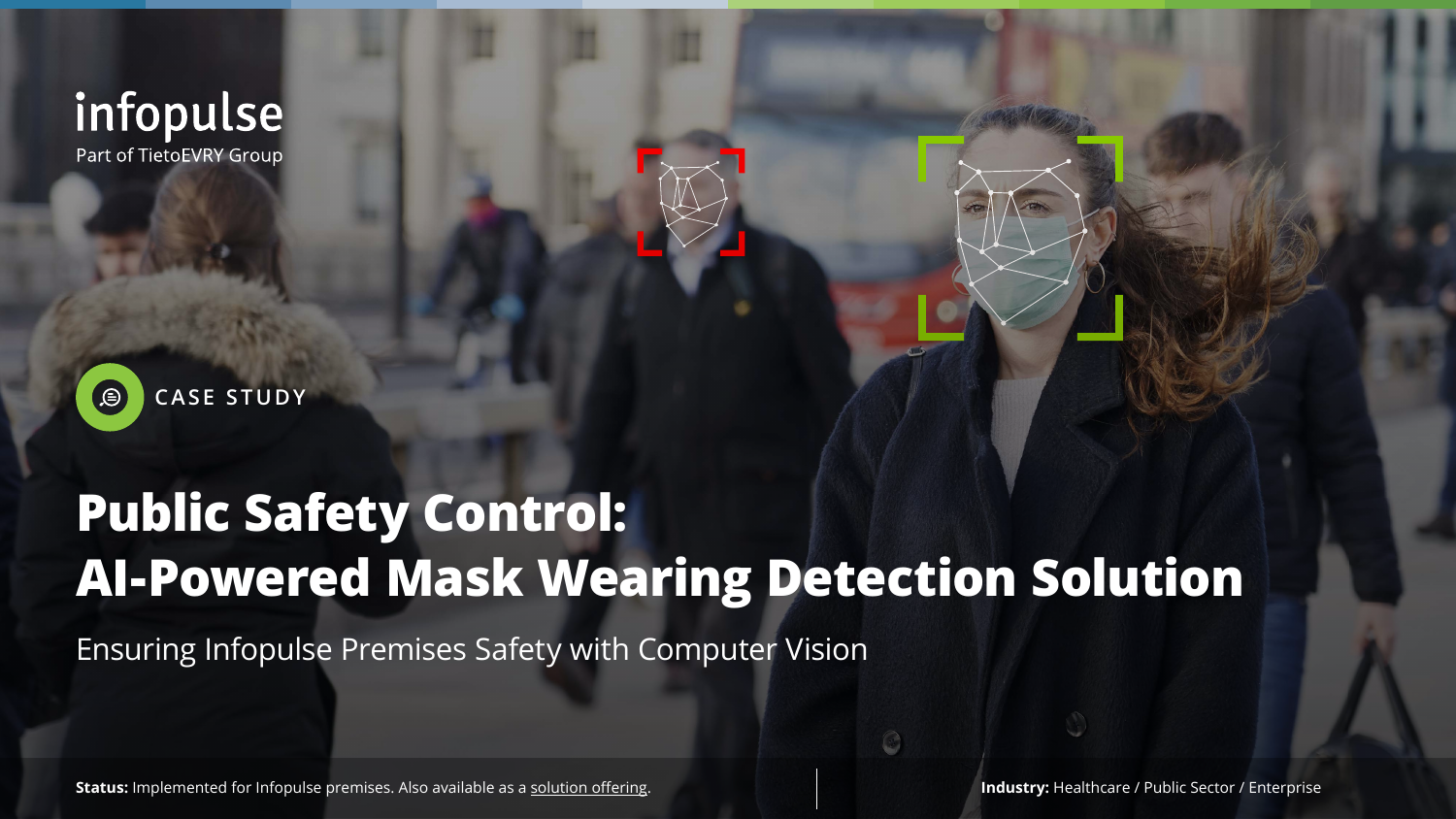**2**



### BUSINESS CHALLENGE

After the announcement of the nation-wide lockdown in March 2020, Infopulse promptly transitioned to remote work. However, some of the projects require our experts to be occasionally present on-premises, leading to potential health risks. Since Infopulse pays close attention to the health and wellbeing of our colleagues as well as to the public health, we obligated every office visitor to use personal protective equipment and maintain distancing.

To ensure strict adherence to safety measures meant to control/prevent the COVID-19 virus spread, Infopulse Cognitive Competence Center developed a simple and effective computer vision solution for our premises which would help monitor mask usage among office visitors.

### SOLUTION

#### **How It Works**

The Mask Wearing Detection solution relies on the real-life streaming protocol of the surveillance cameras to transfer and process data, which does not require high computing power or voluminous data storage. An eye-level camera scans every approaching person, detecting their face and the presence of a mask with the minimum recommended effective frequency of two frames per second. The scanning frequency is tuned to correspond to the environmental conditions and enhance the system performance and can be further adjusted if required. The Mask Wearing Detection solution was envisioned as an innovative yet accessible response to the pandemic restrictions. To achieve the desired ease of use, affordability, and effectiveness of the project, Infopulse specialists decided to utilize open-source software: **OpenCV** — an open-source computer vision library, and **PyTorch** — an opensource machine learning library, paired with cloud technologies to ensure failure-proof performance.

In the case of the absent cover, the snapshot of a bare-faced person is sent to the preselected communication channels.



#### **Technology Behind the Solution**

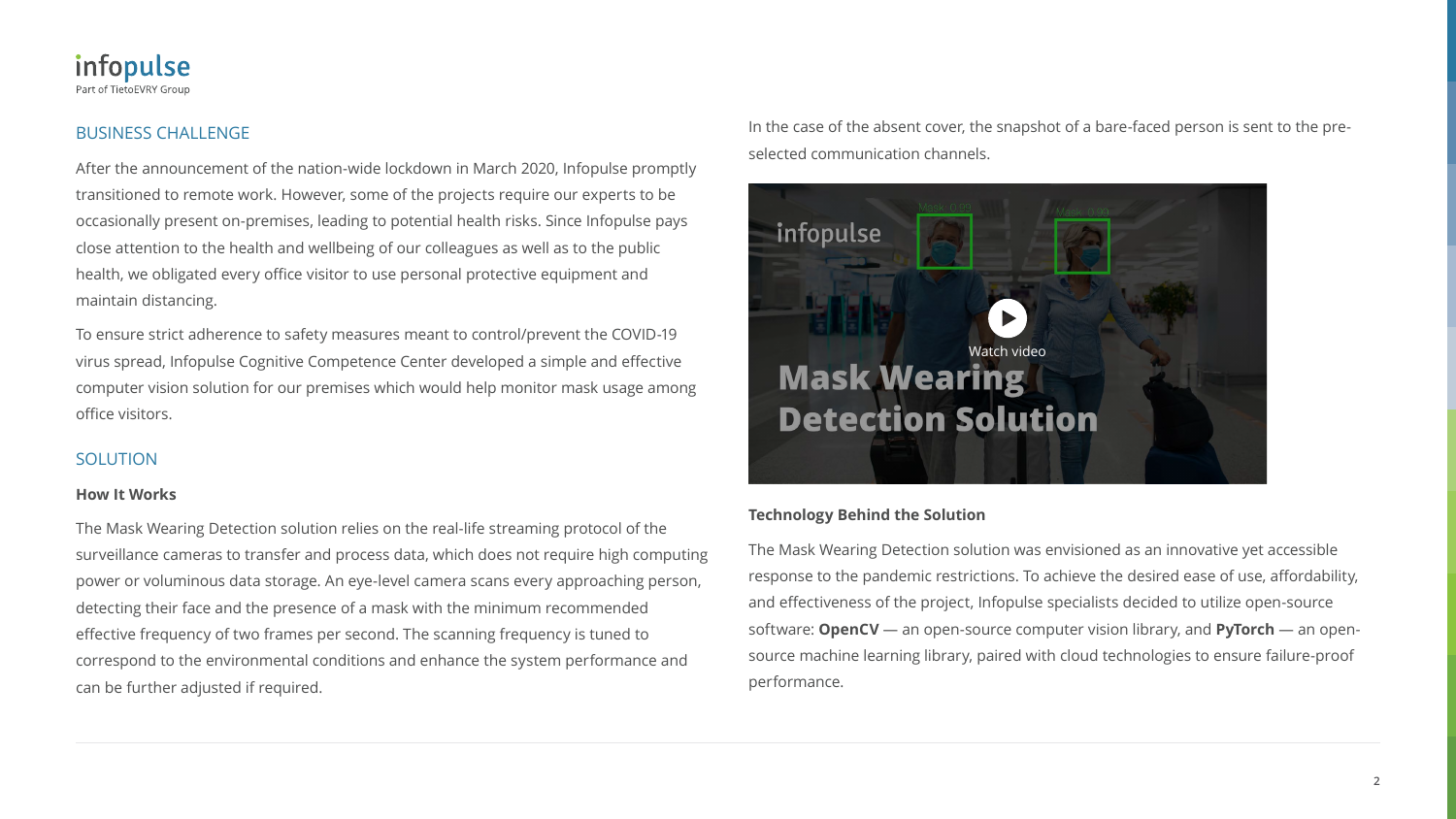**3**



#### **Face Recognition Feature**

To enhance the solution, the Infopulse team embedded facial recognition feature using **Microsoft Face API**. Upon connecting **Microsoft Cognitive Service** to the database of regular visitors (with personal data including photos, names, and emails), the solution could identify a company specialist without a face cover once they entered the premises.

#### **Notifications**

After detecting and recognizing an office visitor without a mask, the solution automatical takes a snapshot of a violator. The image is then delivered to an incident team via **Microsoft Teams**. A dedicated group in Microsoft Teams includes a restricted number of users bound to respond to the recorded incident. Such an approach allows for better security and complies with the company's data protection policy. The Teams channel will also serve as a log file storage for ease of access and improved data management. Other communication channels can also be connected to the solution instead of Teams.

#### **Cloud Deployment**

While the Mask Wearing Detection solution allows for different deployment models, Infopulse decided to utilize the capabilities of the Microsoft Azure cloud platform. By opting for the cloud, we could deploy the solution in a matter of days, received a capability to operate it remotely, and didn't require additional machines or equipment to set up the system. In case of need, Azure allows for seamless scaling to cope with the changing demand.

## **TECHNOLOGIES**

|      | OpenCV                                                                                                                                                                                                         | PyTorch                                                                                                           | <b>Microsoft Azure</b> |  |  |
|------|----------------------------------------------------------------------------------------------------------------------------------------------------------------------------------------------------------------|-------------------------------------------------------------------------------------------------------------------|------------------------|--|--|
|      | <b>Microsoft Face API</b>                                                                                                                                                                                      |                                                                                                                   | <b>Microsoft Teams</b> |  |  |
|      | <b>BUSINESS VALUE</b>                                                                                                                                                                                          |                                                                                                                   |                        |  |  |
| lly. | The Mask Wearing Detection became another piece in a holistic approach to safety and<br>security adopted by Infopulse. The implemented solution allowed for:                                                   |                                                                                                                   |                        |  |  |
|      | . Enhanced office safety with 24/7 automated monitoring and face recognition.                                                                                                                                  |                                                                                                                   |                        |  |  |
|      | . Up to 98% accuracy for mask detection and up to 95% for face recognition.<br>. The cost-efficient system was put into effect with minimum investments in equipment,<br>data processing and storage services. |                                                                                                                   |                        |  |  |
|      |                                                                                                                                                                                                                |                                                                                                                   |                        |  |  |
|      |                                                                                                                                                                                                                | . Fast and straightforward deployment process helped reinforce the safety of the<br>premises in a matter of days. |                        |  |  |
|      | . Data protection with customized notifications and restricted user access management.                                                                                                                         |                                                                                                                   |                        |  |  |
|      | . Capability to scale the solution utilizing the Azure cloud platform.                                                                                                                                         |                                                                                                                   |                        |  |  |
|      | With the Mask Wearing Detection solution, Infopulse intends to eliminate any safety risks<br>for office workers and ensure strict adherence to safety guidelines to prevent COVID-19.                          |                                                                                                                   |                        |  |  |
|      |                                                                                                                                                                                                                |                                                                                                                   |                        |  |  |